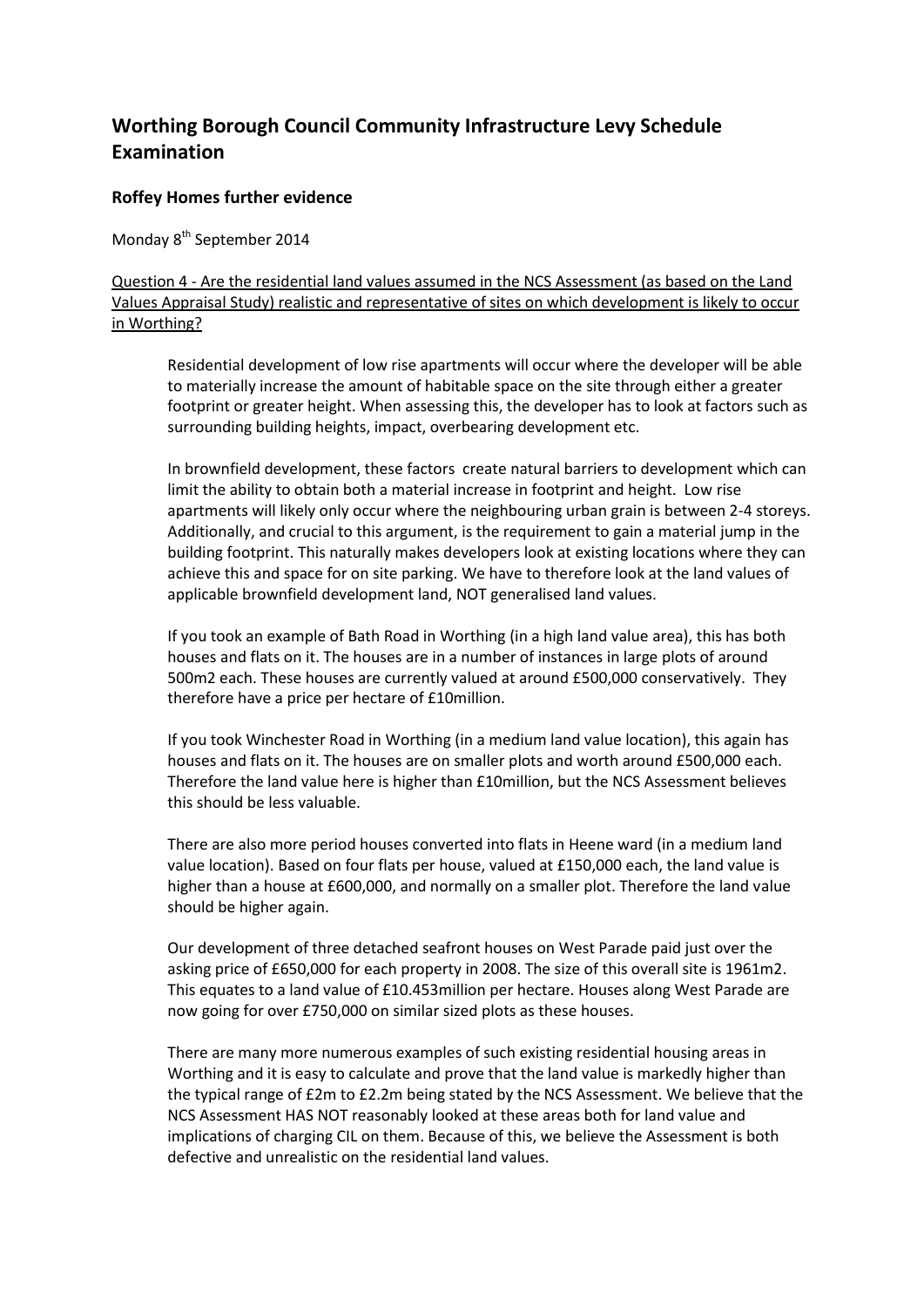On commercial or industrial land, it is a lot harder to ascertain the true existing land value. Where a historical use is no longer valid, for example the old Police Station in Worthing, then it is reasonable to argue that there is no fixed existing land value and the new value should allow for CIL etc. However where the existing use could be used again, for example office space or light manufacturing, then the land owner will not entertain redevelopment unless he can see a gain in land value or the capital investment to get a new tenant makes redevelopment the best option.

Question 5 - Does the NCS Assessment adequately appraise the residential development likely to come forward during the remainder of the Core Strategy Plan period, in particular brownfield residential development and residential redevelopment of land currently in residential use? During the remainder of the plan period what proportion (in broad terms) of residential development, yet to be granted permission, is anticipated to take place on (a) existing residential land (b) commercial/other brownfield uses (c) greenfield land?

We attach a plan of Worthing showing the main areas of use aside from residential. From this it is clear that there is very little greenfield development potential in the Borough. Therefore we contend that the brownfield development is likely to account for over 90% of future development, increasing to 100% once this land is used.

The existing commercial and industrial uses are all protected by SPD policies and primarily occupied and viable in the short to medium term. This therefore puts greater emphasis on analysing the redevelopment of existing residential land.

Question 6 - Would the proposed CIL charge be likely to make residential redevelopment schemes on land currently in residential use unviable?

We have detailed below three recent or current developments. These were all brownfield developments on either residential or commercial land. The developments are all a maximum of 4 storeys.

Please see previous development information:

26-28 St Botolphs Road (2012/2013) – 14 apartments. Previous use = semi-detached house and studio flats

Land Value =  $£512,650$ Build Value = £2,234,000 Professional & other costs = £88,000 Selling costs = £63,782 **Total costs = £2,898,432**

## **Total Sales = £3,233,000 Profit = 10%**

42-44 West Parade – (2013/2014) – 13 apartments> previous use = 3 detached 4-5 bedroom houses on the seafront

Land Value = £2,050,000 Build Value = £4,734,000 Professional & other costs = £292,388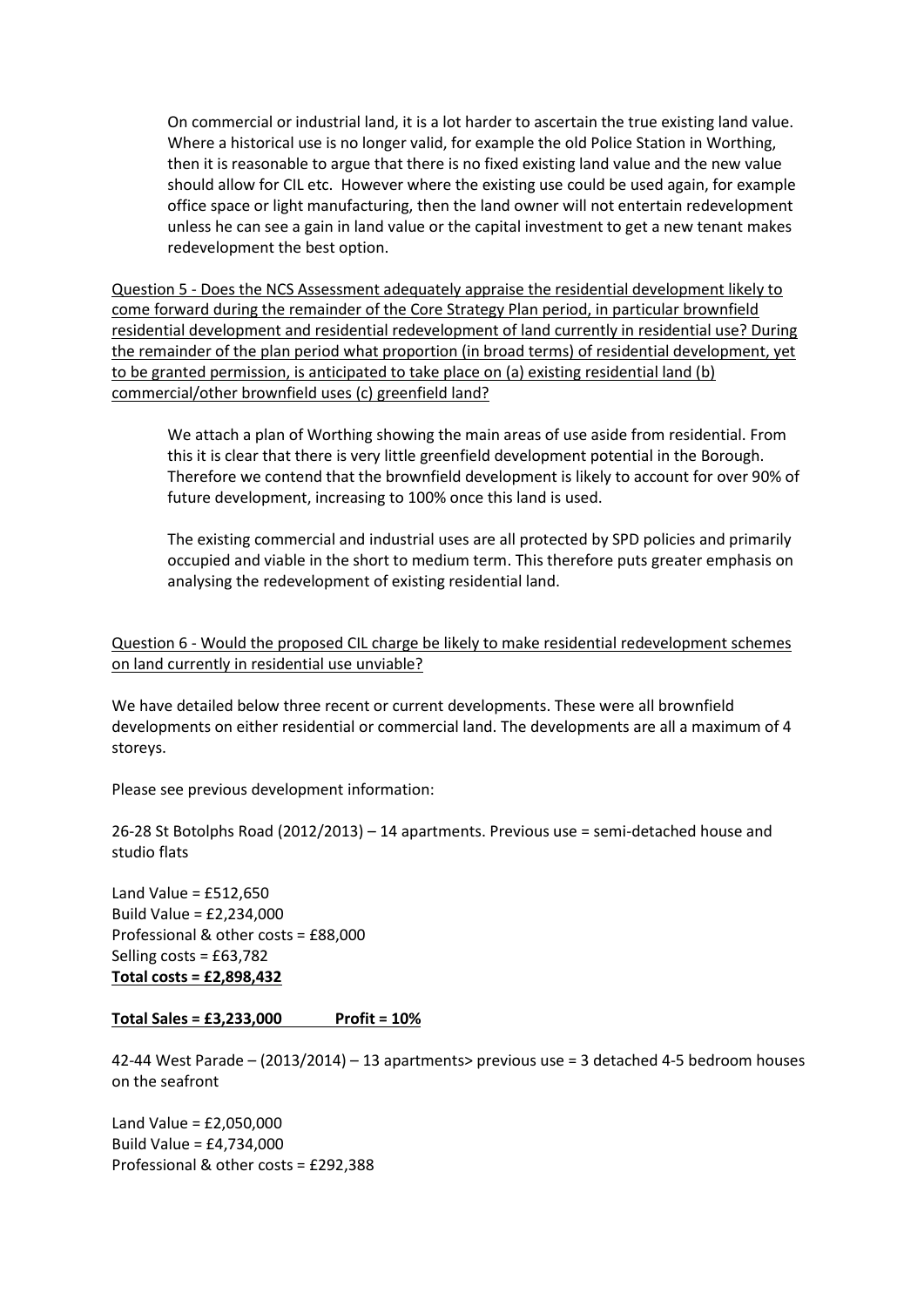Selling costs = £117,026 **Total costs = £7,193,414**

#### **Total Sales = £8,359,000 Profit = 14%**

Heene Road – (2104/2015) – 24 apartments. Previous use = old bank building and nursing home

Land Value = £1,400,000 Build Value = £4,100,000 Professional & other costs = £334,000 Selling costs = £110,000 **Total costs = £5,944,000**

#### **Total Sales = £7,261,000 Profit = 18%**

Based on the above, we believe the application of CIL of £100 on developments of previous residential brownfield land will make many sites unviable, seriously hampering the ability in Worthing to provide new housing.

#### Question 7 - Is a 20% developer's profit assumption realistic for apartment developments?

We agree with representations made by others that apartment development has greater costs than house building. The reason is that the whole development must be built before occupation, and therefore before the first sales proceeds come in. In house building, you can build a few units, get the sales proceeds, and then build some more. There is therefore a greater cash flow requirement which costs more.

Additionally, sales of apartments in Worthing do not sell off plan like they do in London, where foreign investors are keen to invest funds into developments well in advance of completion. In Worthing we have found that 95% of our purchasers are owner occupiers who can only purchase once they have sold their current home. This then leads to sales periods for the development of 18 months being factored into our cash flow forecasting. There are therefore additional costs such as council tax as well as greater interest to pay on the development loan because of the longer time to pay back the loan.

## Question 8 – Are there errors in the NCS Assessment appraisal of low rise apartments in high value areas as contended by Roffey Homes?

On page 31 of the NCS Assessment, the Viability Appraisal Results for low rise apartment blocks in medium and high value areas are materially different.

In Medium value areas the values (per SQM) are:

Greenfield = £208 Brownfield = £131 Market Comparable = £55

In High value areas the values (per SQM) are:

Greenfield = £611 Brownfield = £538 Market Comparable = £464